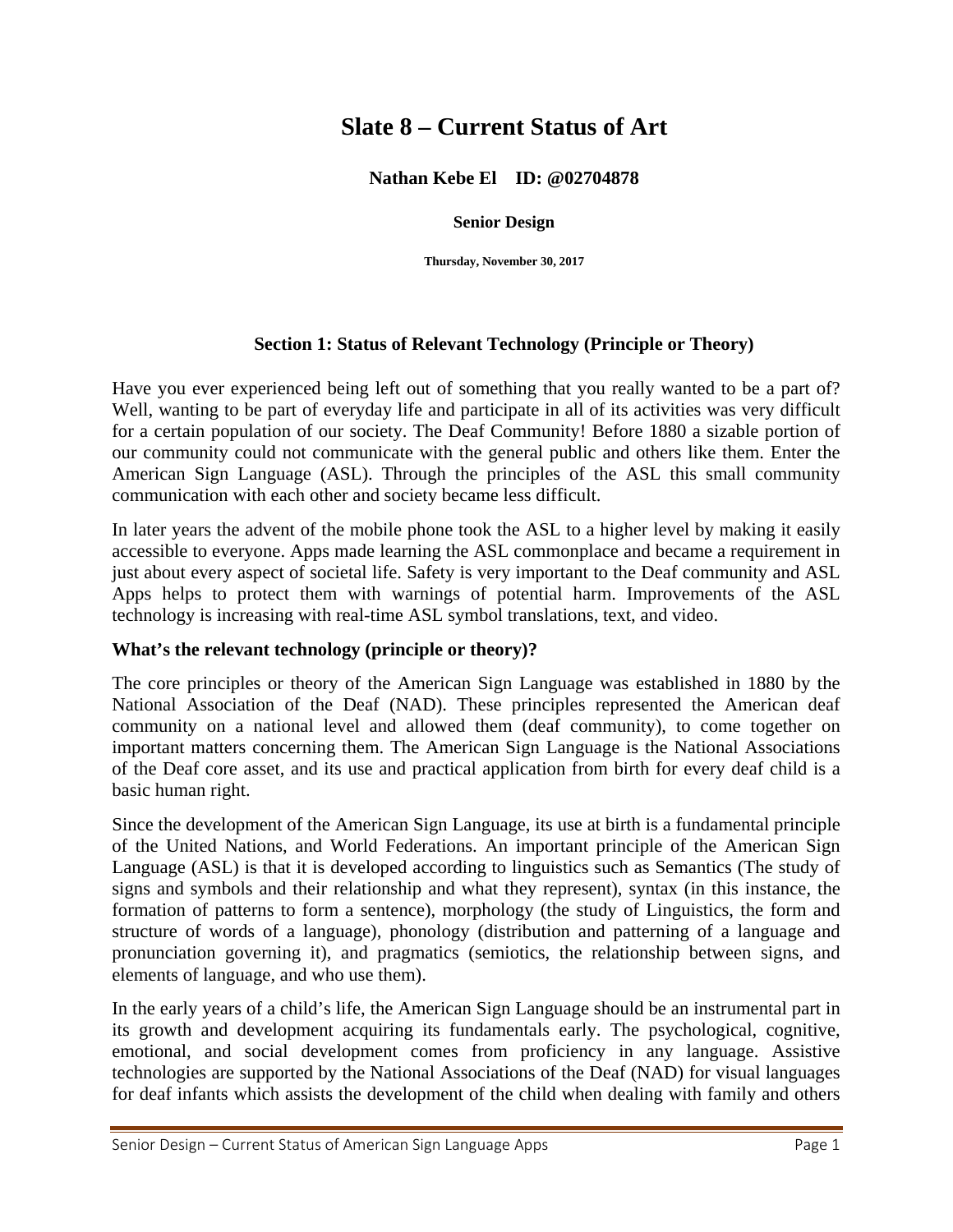such as care providers. Another core principle of the NAD, is the dual language approach for deaf infants. This dual approach maximizes the infant's attainment in both ASL and English.

## **Section 2: Status of the Relevant Products**

#### **What are their advantages and disadvantages against the needs?**

The needs of the advantages clearly outweigh the disadvantages of American Sign Language Apps when it comes to issues concerning safety and warnings against potential hazards. Some American Sign Language apps warn through vibrations using a cell phone for the hearing impaired against an approaching emergency apparatuses, an energy siren warning of a community danger, or even a fire alarm.

An app on a cell phone or on a standalone device that is configured to automatic activation when turned on can handle this problem through a series of vibrations and messages and/or blinking the house lights via Wi-Fi. Users can have several different Apps for warnings, like someone ringing your doorbells, an infant baby crying etc.

## **What and how would improve the products and meet the needs?**

For starters all American Sign Language Apps should protect the user's privacy by restricting the apps permissions for the user's protection. That means blocking or denying the apps permissions to trace your habits on the web, looking at contacts, and placing calls without your knowledge, logging your location, look through your documents and other issues concerning privacy.

An ASL app with the help of strategically place listing devices can convey to the deaf user the conversations going on around her/him like in their office, at meetings, or even at their home. Improvements to ASL would include the information on the history of the American Sign Language, from infancy to present, a feature that teaches the English Alphabets from A to Z, and numeral base counting systems such as decimal, hexadecimal, binary, and octal systems or the choice to learn other main languages. Also, a feature to help the hearing impaired to understand everyday phrases used in conversations along with a vocabulary ASL builder.

A good ASL App would contain videos on the basics of Hand and Facial Signs, signs concerning time, and place signs, and most importantly, family or group signs. The app should assist in the development in every possible way including using word and number matching games. If a user of the ASL sees an opportunity for improvements to the app, then the app should supply a feedback or comment feature where the idea or improvement well be sent straight to the developers of the app.

There are a number of apps developed when features combined would create and all in one app that meets a deaf user's needs. Singapore Association for the Deaf (SADeaf) created and app called "Say It With Signs", which helps the hearing impaired to receive phone calls that are translated into sign language with the ability to text messages in response to the caller (Android only).

Apple has several watch patent applications that monitor hand and wrist movement forming gestures that can be recognized by the watch as activations features or Sign Language symbols. One Apple watch patent application indicates that certain gestures like movement of the fingers